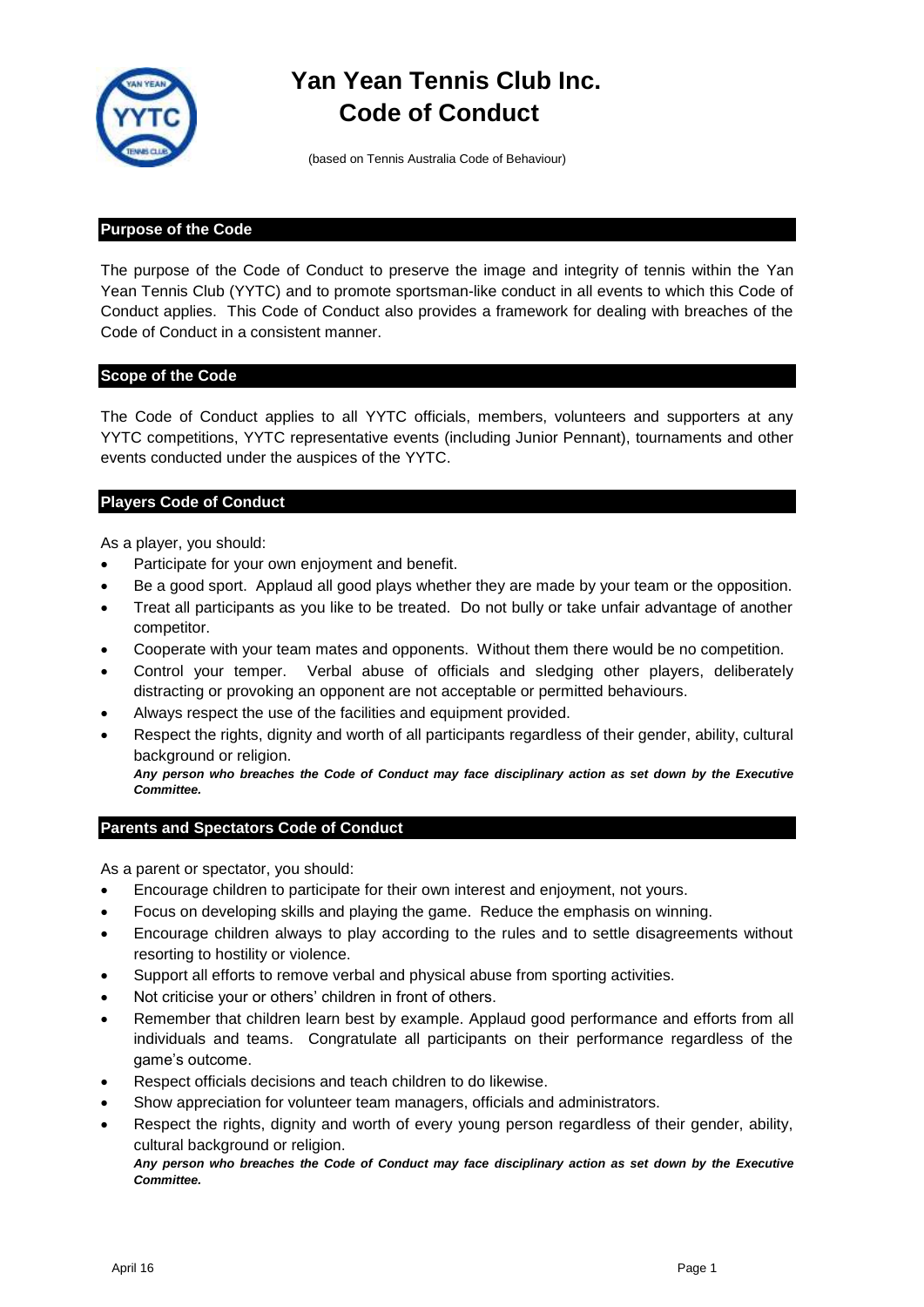## **Code of Conduct violations**

The following violations amount to breaches of the Code of Conduct.

#### **PLAYER/MEMBER**

## **1. Physical abuse**

A player/member must not physically abuse any official, opponent, spectator, or other person within the competition venue. For the purposes of this rule physical abuse is the unauthorised touching of an official, opponent, spectator or other person. In certain circumstances the matter may also be referred to the police for further investigation and subsequent possible action.

#### **2. Verbal abuse**

Players/members shall not at any time directly or indirectly verbally abuse any official, opponent, spectator, or other person within the competition venue. For the purpose of this rule, verbal abuse is defined as a statement about an official, opponent, spectator or other person that implies dishonesty or is derogatory, insulting or racially or otherwise abusive.

#### **3. Audible obscenity**

Players/members shall not use an audible obscenity within the precincts of the competition venue. For the purposes of this rule audible obscenity is defined as the use of words commonly known and understood to be profane and uttered clearly and loudly enough to be heard by the court officials or spectators.

#### **4. Unsportsmanlike conduct**

A player/member shall not during any competition engage in conduct that damages the image and integrity of tennis. Players shall at all times conduct themselves in a sportsmanlike manner and give due regard to the authority of officials and the rights of opponents, spectators and others. For the purposes of this Code of Conduct, unsportsmanlike conduct is defined as any misconduct by a player, prior to, during or subsequent to a match that is clearly abusive or detrimental to the sport, including, but not limited to blatant cheating, but does not specifically fall within other violation categories.

# **5. Unreasonable delays**

A player/member must not unreasonably delay a match. All players shall commence the match after the expiration of the established warm-up period. Thereafter, play shall be continuous as provided in the Rules of Tennis and a player shall not unreasonably delay a match for any cause other than a legitimate medical condition. Failure to return to the court within the specified injury period will result in the player forfeiting the set.

## **6. Visible obscenity**

A player/member must not make offensive or obscene gestures during any match or within the precinct. For the purposes of this rule, visible obscenity is defined as the making of signs by a player with his hands, body and/or racquet/balls that commonly have an obscene meaning.

## 7. **Abuse of racquets or equipment**

A player/member shall not violently or with anger, hit, kick or throw a racquet or other equipment, or in any way unreasonably interfere with any court fixtures and equipment. For the purposes of this rule abuse of racquets or equipment is defined as intentionally and violently throwing, destroying or damaging racquets or equipment or intentionally and violently hitting the net, court, umpire's chair or other fixture during or after a match out of anger or frustration.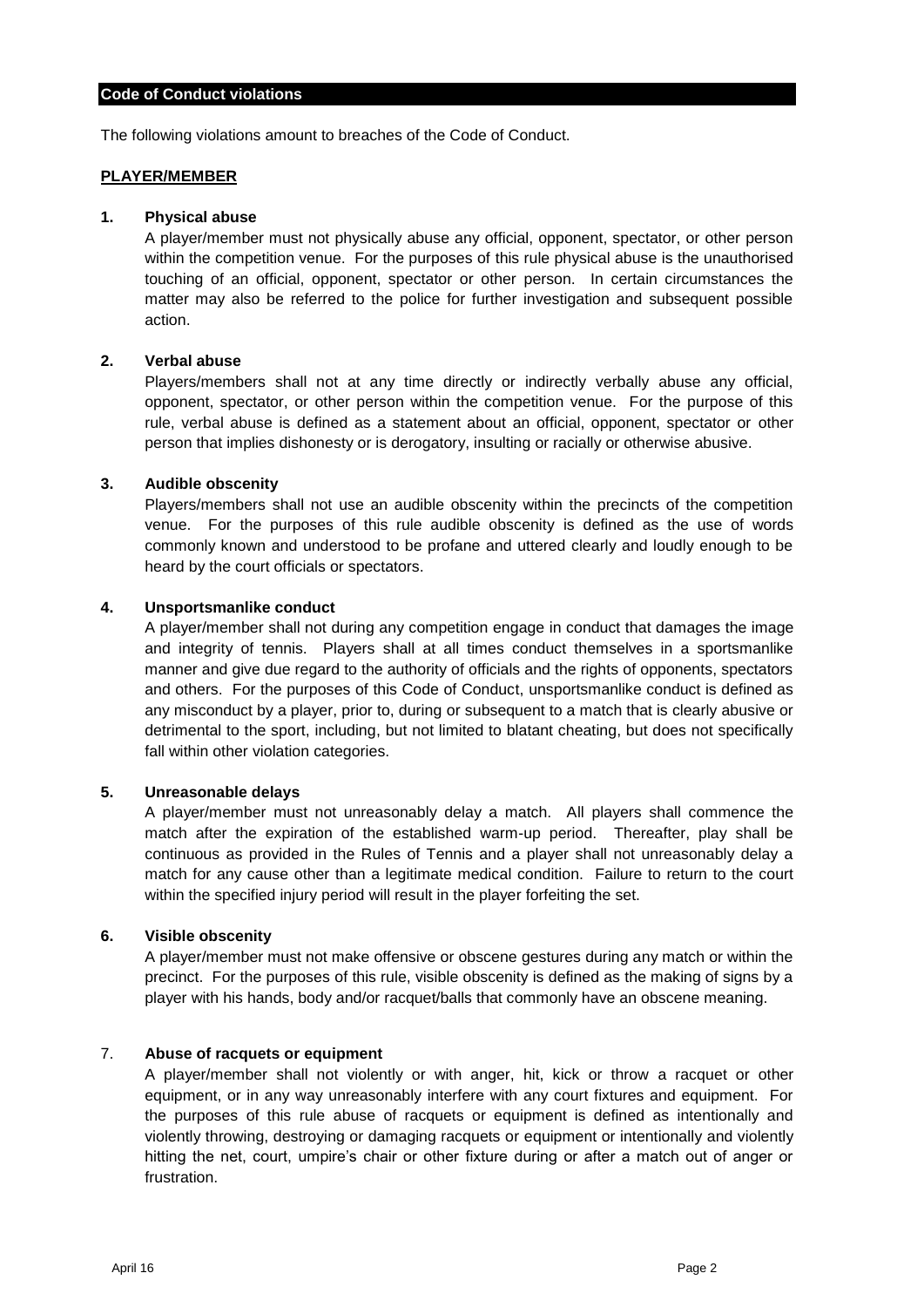## **8. Abuse of balls**

Players/members shall not violently, dangerously or with anger hit, kick, or throw a tennis ball within the competition venue except in the reasonable pursuit of a point during a match (including warm-up). For the purpose of this rule abuse of balls is defined as intentionally hitting a ball out of the enclosure of the court, hitting a ball dangerously or recklessly within the court or hitting a ball with negligent disregard of the consequences.

# **9. Best efforts / failure to complete a match**

A player/member shall use his/her best efforts to win a match when competing in a competition. A player must complete a match in progress unless he/she is reasonably unable to do so.

# **10. Coaching**

A player/member must not receive any type of coaching from any person while a match is in progress, except where special provision is made for a tournament/competition. Communication of any kind, audible or visible between a player and any other person may be construed as coaching. Coaching shall be permitted where there is an off-court break between sets or during interruptions to play caused by bad weather where players leave the court. Coaching is not permitted during a toilet break.

# **11. Social Networking**

A player/member must not use any type of social networking sites such as Facebook, MSN, My space, Instagram, Twitter etc. to bully, racially vilify, defame, belittle or make derogatory comments about any persons from the YYTC or any other club.

# **PARENTS AND SPECTATORS**

## **12. Interference**

A parent or spectator must not disrupt or interfere with the proper conduct of a match. For the purposes of this rule, interference includes physical abuse, verbal abuse, audible obscenities, visible obscenities, coaching, intimidation, excessive cheering or any unsportsmanlike conduct, whether directed towards a player, a parent, a spectator or an official.

## **13. Failure to comply with direction of venue supervisor**

Where a match is disrupted or interfered with by the action of a spectator who is part of a player's entourage (i.e. parent, family member, coach or friend) the club supervisor shall first warn the player and the interfering spectator, including advising that any further interference by the spectator may result in the spectator being required to leave the venue. Should further interference occur, the club supervisor may direct the spectator to leave the venue and may report the circumstances that led to the person being directed to leave as a breach of the Code of Conduct. Failure to leave the venue when directed to do so, also constitutes a breach of the Code of Conduct.

## **14. Social Networking**

Parents and spectators must not use any type of social networking sites such as Facebook, MSN, My space, Instagram, Twitter etc. to bully, racially vilify, defame, belittle or make derogatory comments about any persons from the YYTC or any other club.